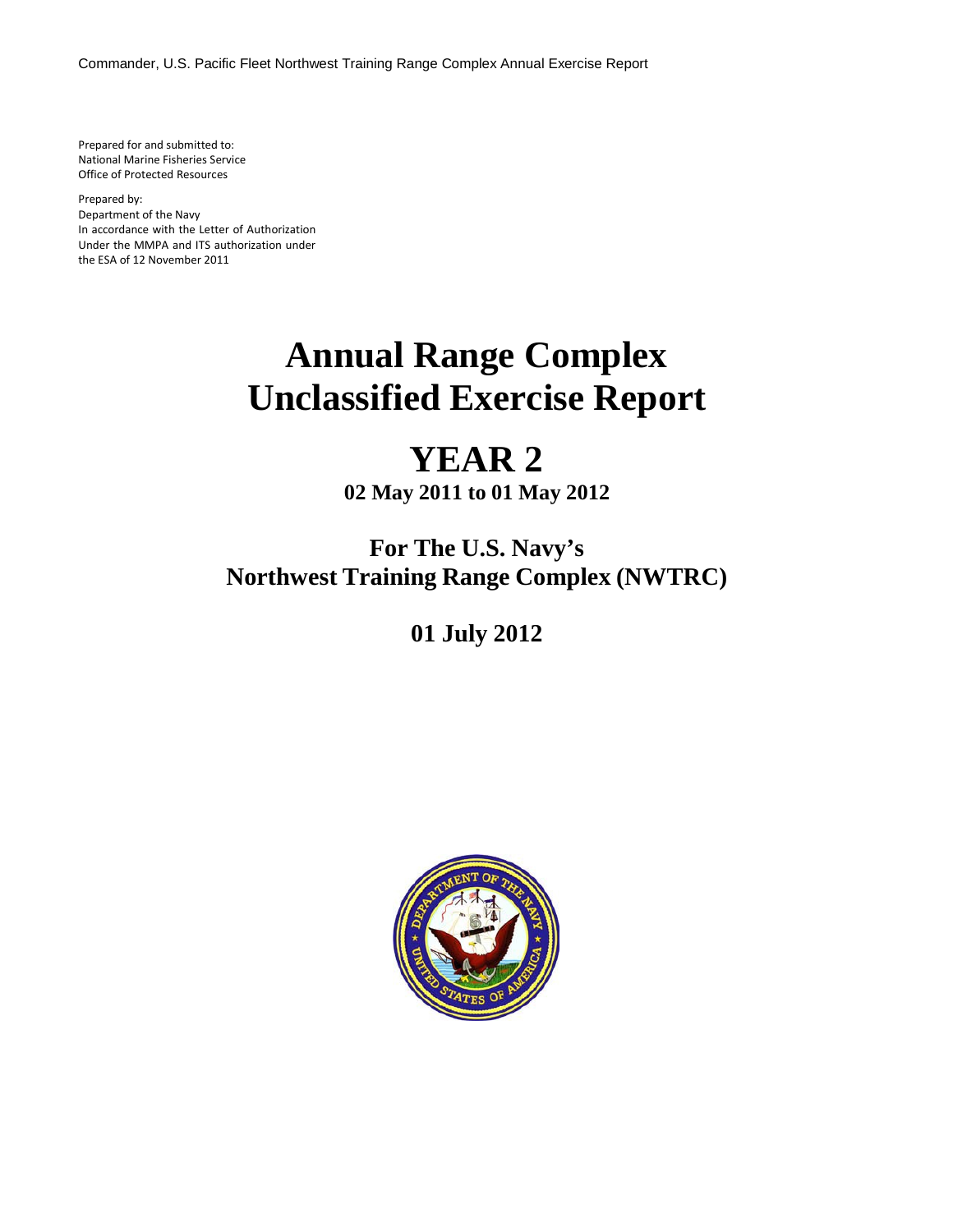| Table of Contents |  |  |  |  |
|-------------------|--|--|--|--|
| 1                 |  |  |  |  |
| 2                 |  |  |  |  |
| 2                 |  |  |  |  |
| 2                 |  |  |  |  |
| 3                 |  |  |  |  |
|                   |  |  |  |  |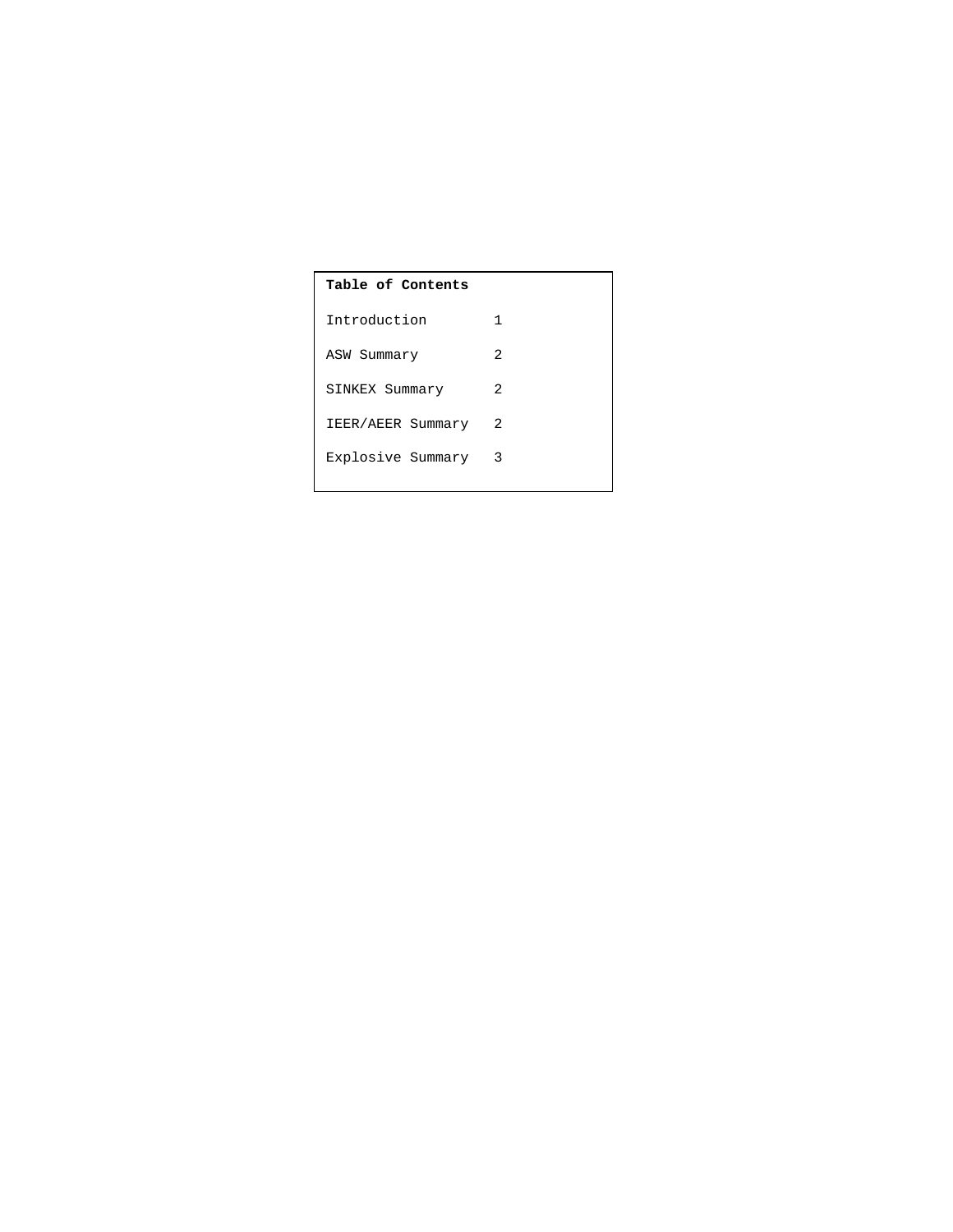### **NORTHWEST TRAINING RANGE COMPLEX YEAR 2 ANNUAL EXERCISE REPORT**

#### **INTRODUCTION**

The U.S. Navy prepared this Year 2 Annual Range Complex Exercise Report covering the period from 02 May 2011 to 01 May 2012 in compliance with the National Marine Fisheries Service (NMFS) Final Rule under the Marine Mammal Protection Act for the Northwest Training Range Complex (NWTRC). The actual amount of sonar and explosives use for the NWTRC and other range complexes is classified and has been submitted to the National Marine Fisheries Service in a separate classified report.

The following report subsections were specified by the National Marine Fisheries Service (NMFS):

- (1) Anti-submarine warfare (ASW) summary
	- (i) Total annual hours of each type of sonar source (ii) Cumulative Impact Report
- (2) Sinking Exercises (SINKEX) summary
	- (i) Exercise information
		- (ii) Individual marine mammal observations during SINKEX
- (3) Improved Extended Echo Ranging (IEER)/Advanced Extended Echo Ranging (AEER) summary
	- (i) Total number of IEER and AEER events
	- (ii) Total expended/detonated rounds (buoys)
	- (iii) Total number of self-scuttled IEER rounds
- (4) Explosives summary
	- (i) Total annual number of each type of explosive exercise
	- (ii) Total annual expended/detonated rounds for each explosive type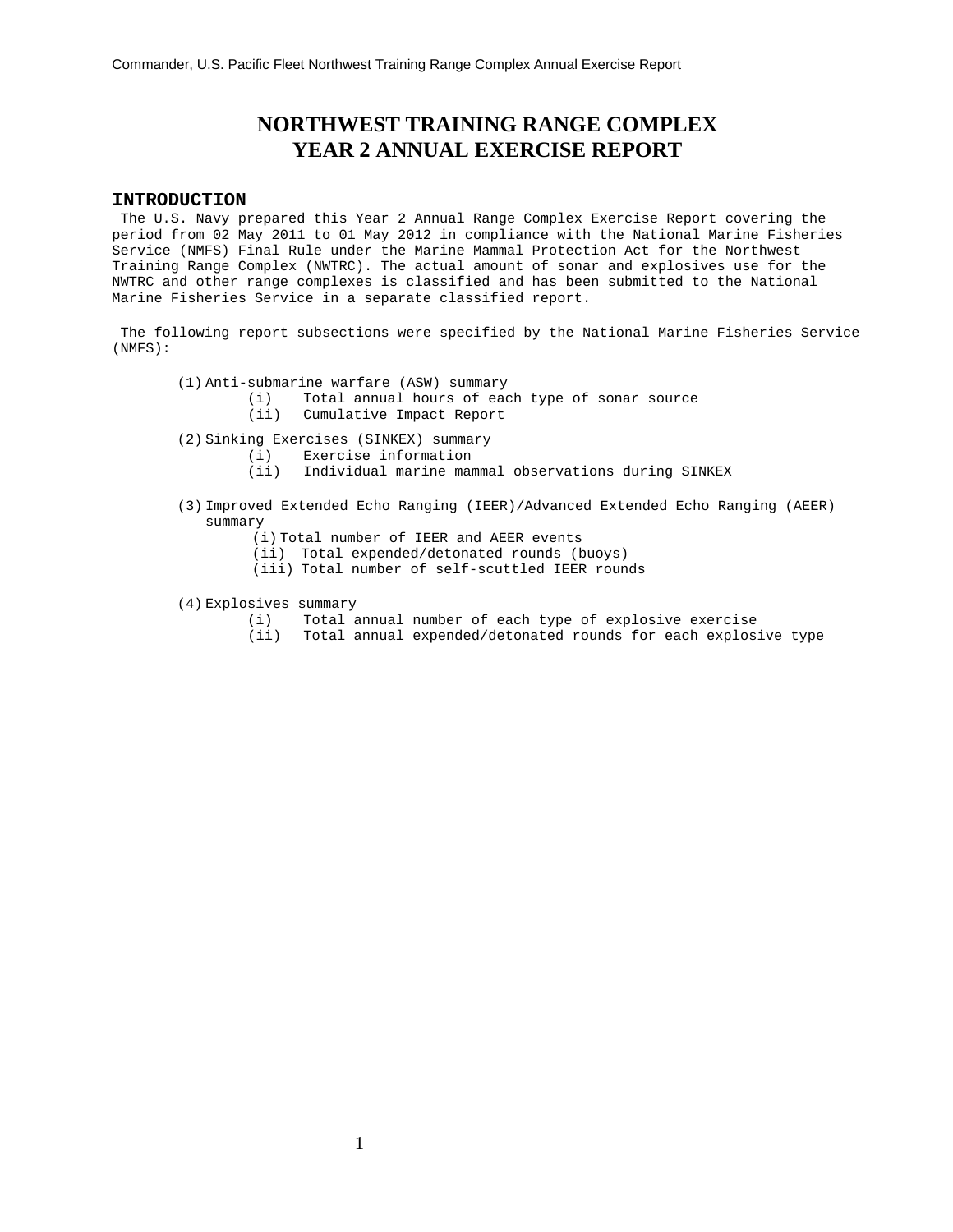#### **(1) ASW summary**

#### (i) Total annual hours of each type of sonar source

|                |        |                   |        | 8910.110 01 1111 P |                                                                 |                                             |                                                      |                                                    |                                                   |
|----------------|--------|-------------------|--------|--------------------|-----------------------------------------------------------------|---------------------------------------------|------------------------------------------------------|----------------------------------------------------|---------------------------------------------------|
|                |        |                   |        |                    | <b>NMFS Authorized</b>                                          |                                             |                                                      |                                                    |                                                   |
|                | System | Type <sup>1</sup> | Metric | 5-Year             | Annual<br><b>Average</b><br>12 Nov<br>2010 to<br>11 Nov<br>2011 | Navy 5-Year<br>Used<br>Since 12 Nov<br>2010 | Navy Annual<br>Used<br>02 May 2011 to<br>01 May 2012 | % Total<br>Used of 5-<br>Year<br><b>Authorized</b> | % Total<br>Used of<br>Annual<br><b>Authorized</b> |
| (i) AN/SQS-53  |        | HM                | hours  | 215                | 43                                                              | $\ast$                                      | $\ast$                                               | $\ast$                                             | $\ast$                                            |
| (ii) AN/SQS-56 |        | HМ                | hours  | 325                | 65                                                              | $\ast$                                      | $*$                                                  | $\ast$                                             | $\ast$                                            |

(iii) AN/SSQ-62 DICASS AS # of buoys<sup>2</sup> 4,430 886 \* \* \* \* \* \* (vi) MK-48 **TS** # of torpedoes 10 2 \* \* \* \* \* **(v) AN/BQQ-15** HM hours 210 42 \* \* \* \* \* **(vi) AN/SSQ-125 (AEER)** AS # of buoys 745<sub>3</sub> 149<sub>3</sub> \* \* \* \* \* **(vii) Range Pingers** TR hours 900 180 \* \* \* \* \* \* **(viii) PUTR Uplink |** TR | hours | 750 | 150 | \* | \* | \* | \*

**Table 1. Authorized sonar sources per §218.110 of NMFS' NWTRC Final Rule and Navy use in the NWTRC.**

Notes:

 $<sup>1</sup>$  HM= hull-mounted active sonar; AS= active acoustic sonobuoy; TS= torpedo active sonar; TR= transponder</sup>

<sup>2</sup> ULT data does not report number of buoys deployed, only sonar hours. DICASS buoy numbers in this table based on conservative estimate of 7.5 minutes of active sonar per buoy (8 buoys per hour)

₃ in combination with AN/SSQ-110A IEER explosive sonobuoy

\*classified data

#### (ii) Cumulative Impact Summary

This is the second annual exercise report for the NWTRC. As per similar reports for other Navy range complexes, positional plots of hull-mounted sonar use within a given region, including NWTRC, has been deemed classified national security information. There currently is no method to declassify the sensitivity of this data in order to publish this type of information in an unclassified report. For this reason the only method available for this information to be disseminated for the foreseeable future is in the classified version of this annual exercise report.

#### **(2) Sinking Exercises (SINKEX) summary**

There were no SINKEXs within the NWTRC during this reporting period.

#### **(3) Improved Extended Echo Ranging (IEER)/Advanced Extended Echo Ranging (AEER) Summary**

#### **Table 2. IEER and AEER use in the NWTRC**.

| Period                     | # Events | # Expended | # Detonated | # Self-scuttled |
|----------------------------|----------|------------|-------------|-----------------|
| 02 May 2011 to 01 May 2012 |          |            |             |                 |

\*classified data